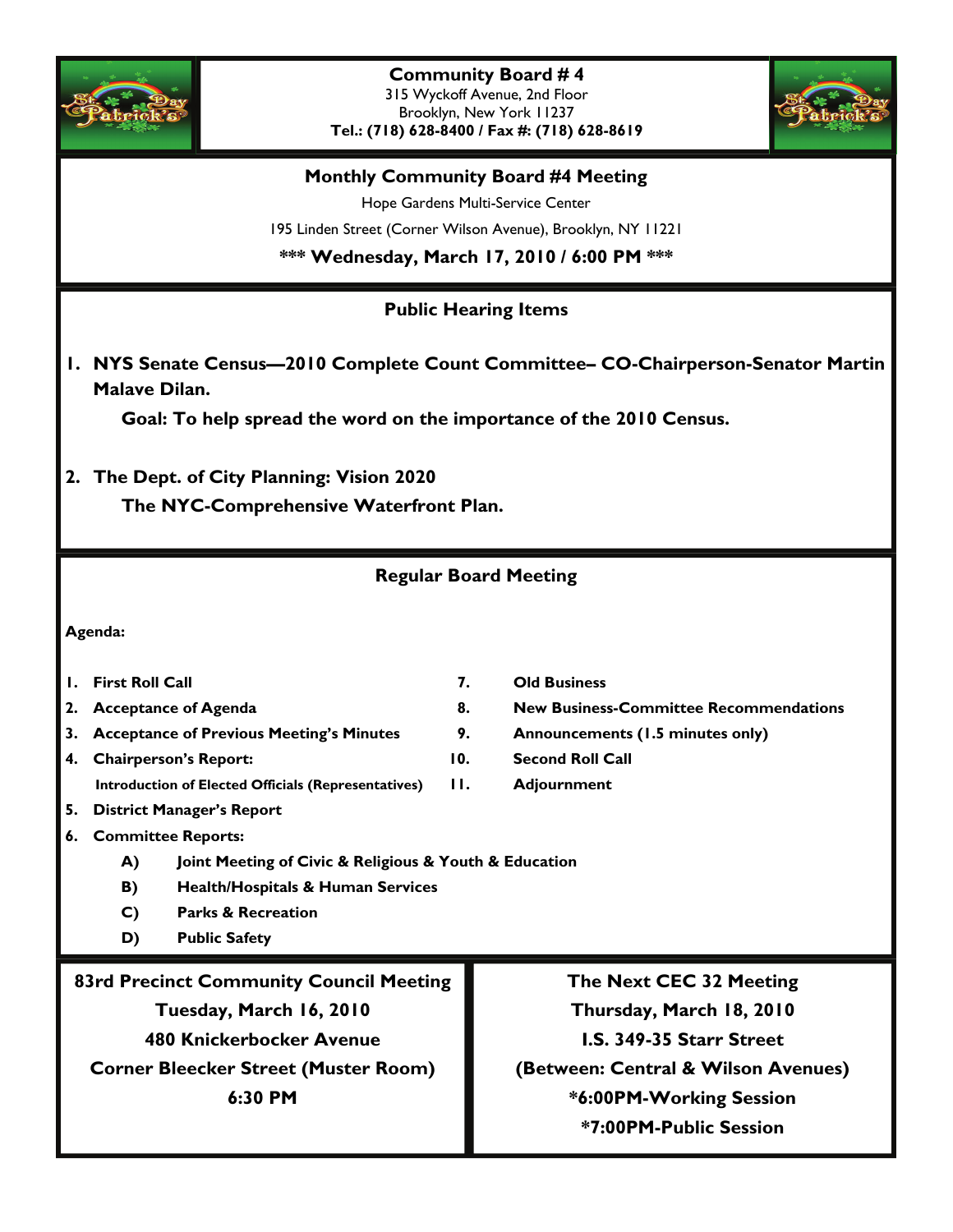



# **Citizens Committee For New York City New Yorkers For Better Neighborhoods Grant Application Spring Deadline: March 14, 2010**

## **Fall Deadline: September 30, 2010**

Have a great idea for a community improvement project? Apply for a New Yorkers for Better Neighborhoods Award!

Through New Yorkers for Better Neighborhoods, Citizens Committee for New York City awards grants of \$500 to \$3,000 for community improvement projects carried out by volunteer-led groups based in low-income neighborhoods through-out all five boroughs. We believe that people can make important change happen on their streets and in their communities by working together. We support New Yorkers across the city in their efforts to build stronger communities. In addition to small grants, we offer one-on-one project planning assistance, skills-building workshops, and a resource center with access to computer stations, conference space and an equipment loan library. We also bring people together to share ideas, experiences, and expertise.

## **Download Application: www.citizensnyc.org/grants**

For more information, call or email Arif Ullah or Saleen Shah: (212) 989-0909/grants@citizensnyc.org

## **WE'LL CLEAN UP YOUR NEIGHBORHOOD GRAFFITI FREE NYC GRAFFITI REMOVAL**

NYC offers free graffiti removal for commercial, industrial and residential properties.

Each year our fleet removes more than 10 million square feet of graffiti throughout the five boroughs.

You can report graffiti wherever you see it and we'll remove it at no cost. Free the City of graffiti-just call 311 or visit us at www.nycedc.com/graffiti.

## **Rosa Boyd Learning Centers**

National External Diploma Program-Metro NY Office 402 Eastern Parkway, Room 111, Brooklyn, NY 11225 Phone: (718) 773-7765 Ext. 115 / Fax: (718) 773-7849 E-mail: urbansoltech@yahoo.com

As a part of the marketing campaign to create a greater awareness of the adult education program, The Rosa Boyd Learning Center is distributing information on the Adult External Diploma Program (EDP). This is a state sponsored program that allows adults to earn a high school diploma through the State of New York Department of Education. In comparison to the GED's high school curriculum, EDP participants must demonstrate a variety of skills commonly developed through work and life experiences as well as academic skills involving math, reading and writing. The following highlights several aspects of the Adult External High School Diploma Program.

- A self-directed program: clients can take up to twelve months to complete the program.
- No classes: work is done at home and at weekly appointments at the EDP center.
- No exam at the end of program: clients' work is evaluated and feedback is given on a continuous basis.
- Free drop-in tutoring: day and evening is available. Clients meet with an advisor/ assessor one day or evening a week for approximately an hour.

## **SHOULD YOU HAVE ANY QUESTIONS OR REQUIRE ADDITIONAL INFORMATION, PLEASE FEEL FREE TO CALL THE ABOVE CONTACT PHONE NUMBER.**

## **NOSOTROS LIMPIAREMOS SU VECINDARIO DE GRAFFITI**

La Cuidad de Nueva York ofrece elimination de graffiti sin costo alguno para propiedades comerciales, industrials y residenciales.

Cada ano nuestro equipo elimina mas de 10 millones de pies cuadrados de graffiti por todos los cinco municpios.

Usted puede reportar el graffiti cuando lo vea y nosotros lo eliminaremos sin costo alguno. Limpie la ciudad de graffiti. Simplemente llame al 311 o visitenos en www.nycedc.com/graffiti.